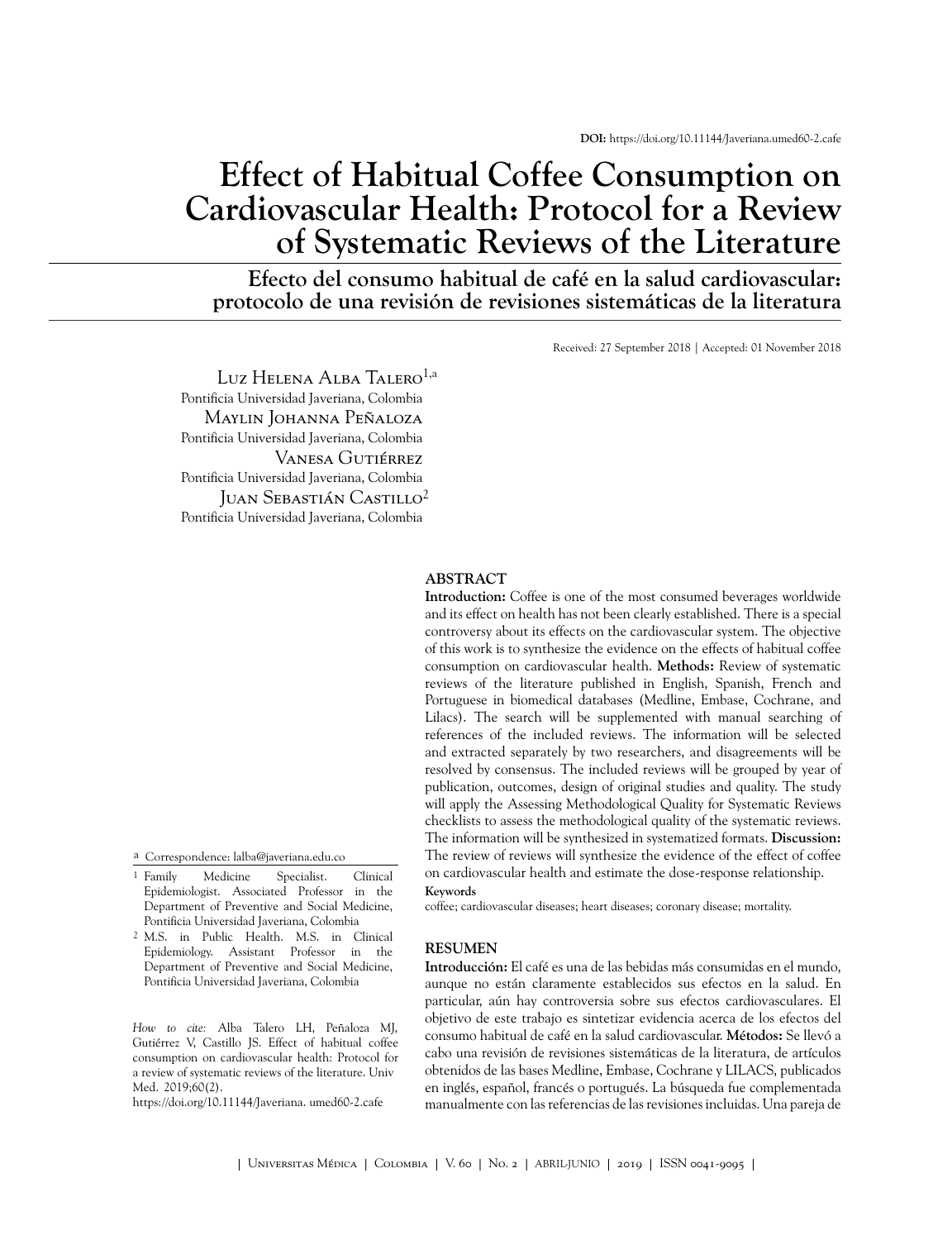investigadores seleccionó y extrajo información de manera independiente, y las discrepancias se resolvieron por consenso. Las revisiones incluidas se clasificaron según el año de publicación, desenlaces, diseño de los estudios primarios y calidad. Se utilizó el instrumento *Assessing Methodological Quality for Systematic Reviews* para calificar la calidad, y la información se sintetizó en formatos sistematizados. **Discusión:** La revisión sintetizó la evidencia del efecto del café sobre la salud cardiovascular y estimó la relación dosis-respuesta.

#### **Palabras clave**

café; enfermedades cardiovasculares; cardiopatías; enfermedad coronaria; mortalidad.

## **Introduction**

Coffee is one of the most consumed beverages around the world [\(1,](#page-3-0)[2\)](#page-3-1), and its consumption is increasing. Reports show that between 2016 and 2017, nearly 159 million sacks of coffee were consumed globally, an increase of 2.2% over the previous year. In the last year (2016/2017), there was an increase in coffee consumption in coffeeproducing (like Brazil, Colombia, Indonesia, Mexico) and in coffee-importing countries (Canada, European Union, Japan, United States, etc.), of 2.3% and 2.1%, respectively ([3](#page-4-0)[,4\)](#page-4-1). In 2015, Holland and Finland were the top two coffee-consuming countries in the world (260.4 and 184.9 liters per capita per year). Seven of the top 10 coffee-consuming countries belong to the European Union. The top consumers in the Americas are Canada, the Dominican Republic and the United States (152.1, 119.5 and 115.2 liters per capita per year, respectively) ([2](#page-3-1).[3](#page-4-0)). It is estimated that in 2015 in Colombia, people drank an average of 3.4 cups of coffee per day, a noteworthy level of consumption as compared to the average consumption in North America (3.1 cups/day). The cities with the highest level of coffee consumption in Colombia were Barranquilla, Bucaramanga, Bogotá, Manizales and Pereira [\(5\)](#page-4-2).

Historically, coffee has been consumed to increase alertness and concentration, as well as to maintain wakefulness ([6](#page-4-3),[7](#page-4-4)). On the other hand, its consumption has had a negative connotation, since it is associated with cigarette consumption, which negatively affects health [\(8\)](#page-4-5).

Some medical studies carried out in the sixties and seventies associated acute caffeine exposure with elevated blood pressure and the occurrence of arrhythmias ([9](#page-4-6)). It should be noted that such studies were criticized for using very high caffeine doses and for not controlling for the effect of other coexisting factors such as smoking, alcohol consumption and hypercholesterolemia. In addition, it is now known that although acute caffeine consumption has a positive chronotropic and inotropic effect, this effect is attenuated with chronic consumption. On the other hand, it has been demonstrated that caffeine produces relaxation of the vascular smooth muscle, through endothelium-dependent and independent mechanisms, particularly in tissues with intact membranes, which could partly explain its beneficial effects on the cardiovascular system ([10\)](#page-4-7).

Recent research has shown the role of other substances present in coffee, such as phenols, within which chlorogenic and caffeic acids have been shown to have an important antioxidant effect both *in vitro* and *in vivo* ([11\)](#page-4-8). In contrast, some studies have linked coffee consumption with increases in plasma homocysteine concentrations, which, in turn, has been correlated with an increased incidence of coronary heart disease and cerebrovascular and peripheral disease. However, this has not been adequately confirmed in subjects without a history of cardiovascular disease ([12\)](#page-4-9). Emerging studies on the effects of coffee on health in general have shown that it favorably affects metabolism (prevents type 2 diabetes mellitus) ([13\)](#page-4-10) and cognitive performance (prevents dementia and Parkinson's disease) ([14\)](#page-4-11), and improves concentration and attention and, above all, has a protective effect on the cardiovascular system ([15,](#page-4-12)[16](#page-4-13)[,17](#page-4-14),[18\)](#page-4-15).

Despite these findings, the medical community is currently unclear as to what recommendation should be issued regarding coffee consumption. There is no certainty as to whether its consumption should be restricted in people with certain diseases, and in case its consumption should be recommended, the appropriate amount is uncertain. The purpose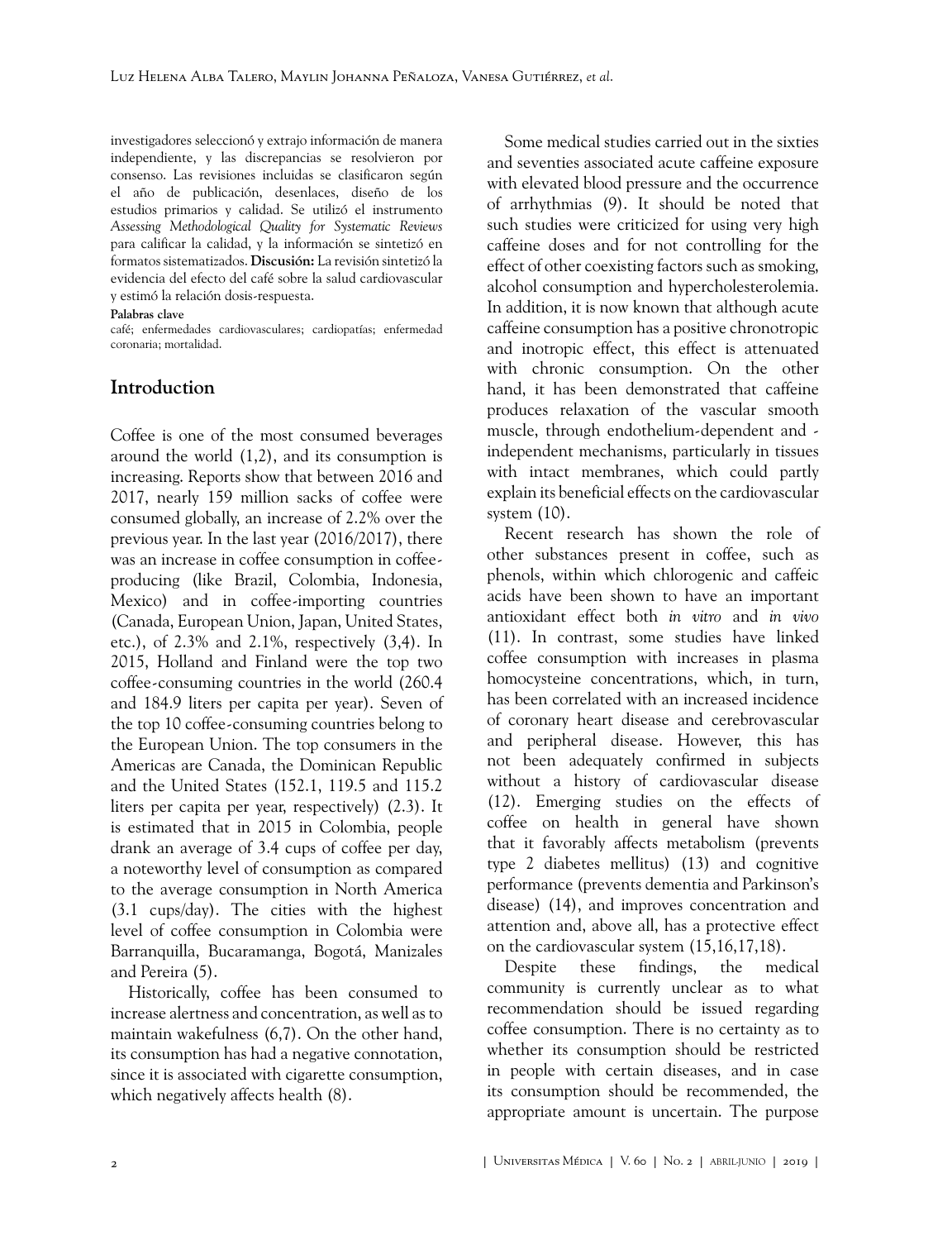of this study is to summarize the evidence on the effects of coffee on cardiovascular risk and mortality, on the risk of cerebrovascular events and on the onset of arterial hypertension, considering the dose-response relationship.

# **Methods**

The purpose of this review is to search, analyze, compare and synthesize evidence from the available systematic reviews of the literature on the effect of habitual coffee consumption on cardiovascular health, and establish the doseresponse relationship. The specific objective is to analyze and summarize the available evidence on the effect of habitual coffee consumption and its dose-response relationship on general mortality, cardiovascular mortality and mortality due to coronary heart disease, as well as on the onset of cardiovascular disease, cerebrovascular disease and hypertension in the same population.

The review protocol was designed in accordance with the Cochrane Collaboration guidelines and with an adaptation of the checklist for protocols of systematic reviews of the literature and meta-analysis (Prisma-P) ([19](#page-5-0)[,20](#page-5-1)). The protocol was approved by the Ethics and Research Committee of the Pontificia Universidad Javeriana and Hospital Universitario San Ignacio (approval 2018/06).

The inclusion criteria considered systematic reviews of the literature that summarized information regarding the effect of habitual coffee consumption on cardiovascular health and mortality, compared to non-consumption or consumption of lower doses. These studies must have been conducted in populations of men and women over 18 years of age, with or without a diagnosis of cardiovascular disease. Manuscripts in English, Spanish, French and Portuguese were considered, according to the availability of translations in these four languages for the research team. We did not consider review articles that considered pregnant or breast-feeding women, people with mental health disorders or dependence on psychoactive substances, cancer, regular users of caffeinecontaining drugs or drinks (other than coffee), like tea, energy drinks, soft drinks, chocolate, etc. We also excluded studies conducted on animals.

The primary outcomes are the relative reduction in overall mortality, cardiovascular mortality, cardiovascular risk, onset of cerebrovascular disease and arterial hypertension.

The literature search was carried out in the Medline (via PubMed), Embase, Cochrane Collaboration and LILACS databases, from their creation until December 2017. To this end, search structures were designed that included MeSH or Emtree terms, text words and other terms corresponding to the selected topics ([Table](#page-2-0) [1](#page-2-0)). In addition, a secondary search was made in the references contained in the selected articles; the search was done manually and by snowball sampling.

# <span id="page-2-0"></span>Table 1

*Search strategy for the effects of habitual coffee consumption on cardiovascular health (PubMed)*

| <b>Subtopic</b>                                                                                    | <b>Terms related to</b><br>coffee<br>consumption           | <b>Terms</b> related to<br>cardiovascular outcomes                                                                                                                                                                                                                                                                                                                                                                                                                                                                                                                                                                                                                                    | <b>Terms related to</b><br>type of<br>publication                        |
|----------------------------------------------------------------------------------------------------|------------------------------------------------------------|---------------------------------------------------------------------------------------------------------------------------------------------------------------------------------------------------------------------------------------------------------------------------------------------------------------------------------------------------------------------------------------------------------------------------------------------------------------------------------------------------------------------------------------------------------------------------------------------------------------------------------------------------------------------------------------|--------------------------------------------------------------------------|
| Cardiac<br>arrhythmias<br>Heart failure<br>Coronary heart<br>disease and<br>cardiovascular<br>risk | • Coffee<br>[Title/Abstract]<br>• Cafe<br>[Title/Abstract] | • Cardiac arrhythmias<br>[MESH]<br>· Cardiac rhythm<br>[Title/Abstract]<br>• Heart* [Title/Abstract]<br>• Heart diseases [MESH]<br>• Heart failure [MESH]<br>• Ventricular dysfunction<br>[Title/Abstract]<br>· Cardiomyophat*<br>[Title/Abstract]<br>• Cardio*[Title/Abstract]<br>• Cardia*[Title/Abstract]<br>· Ischem*[Title/Abstract]<br>• Angina [Title/Abstract]<br>• Coronary<br>[Title/Abstract]<br>• Infarct* [Title/Abstract]<br>• CVD [Title/Abstract]<br>· Cardiac sudden death<br>[MESH]<br>· Endothelial dysfunction<br>[Title/Abstract]<br>· Myocard*<br>[Title/Abstract]<br>• Myocardial Ischemia<br><b>MESH</b><br>• Atherosclero*<br>[Title/Abstract]<br>• Coronary | · Systematic<br>Review [All<br>fieldsl<br>· Methanalisis<br>[All fields] |
| Cerebrovascular                                                                                    |                                                            | [Title/Abstract]<br>• CHD [Title/Abstract]<br>• Chest pain<br>[Title/Abstract]<br>· Stroke*[Title/Abstract]                                                                                                                                                                                                                                                                                                                                                                                                                                                                                                                                                                           |                                                                          |
| disease<br>Arterial                                                                                |                                                            | • Cerebrovasc*<br>[Title/Abstract]<br>• Hypertension [MESH]                                                                                                                                                                                                                                                                                                                                                                                                                                                                                                                                                                                                                           |                                                                          |
| hypertension<br>Mortality                                                                          |                                                            | • Blood Pressure [MESH]<br>• Mortality [MESH]<br>• Cardiovascular mortality<br>[Title/Abstract]<br>• All-cause mortality<br><b>ETGAL CASSASSING</b>                                                                                                                                                                                                                                                                                                                                                                                                                                                                                                                                   |                                                                          |

A pair of researchers selected the manuscripts independently. First, they screened titles and abstracts, and then they applied eligibility criteria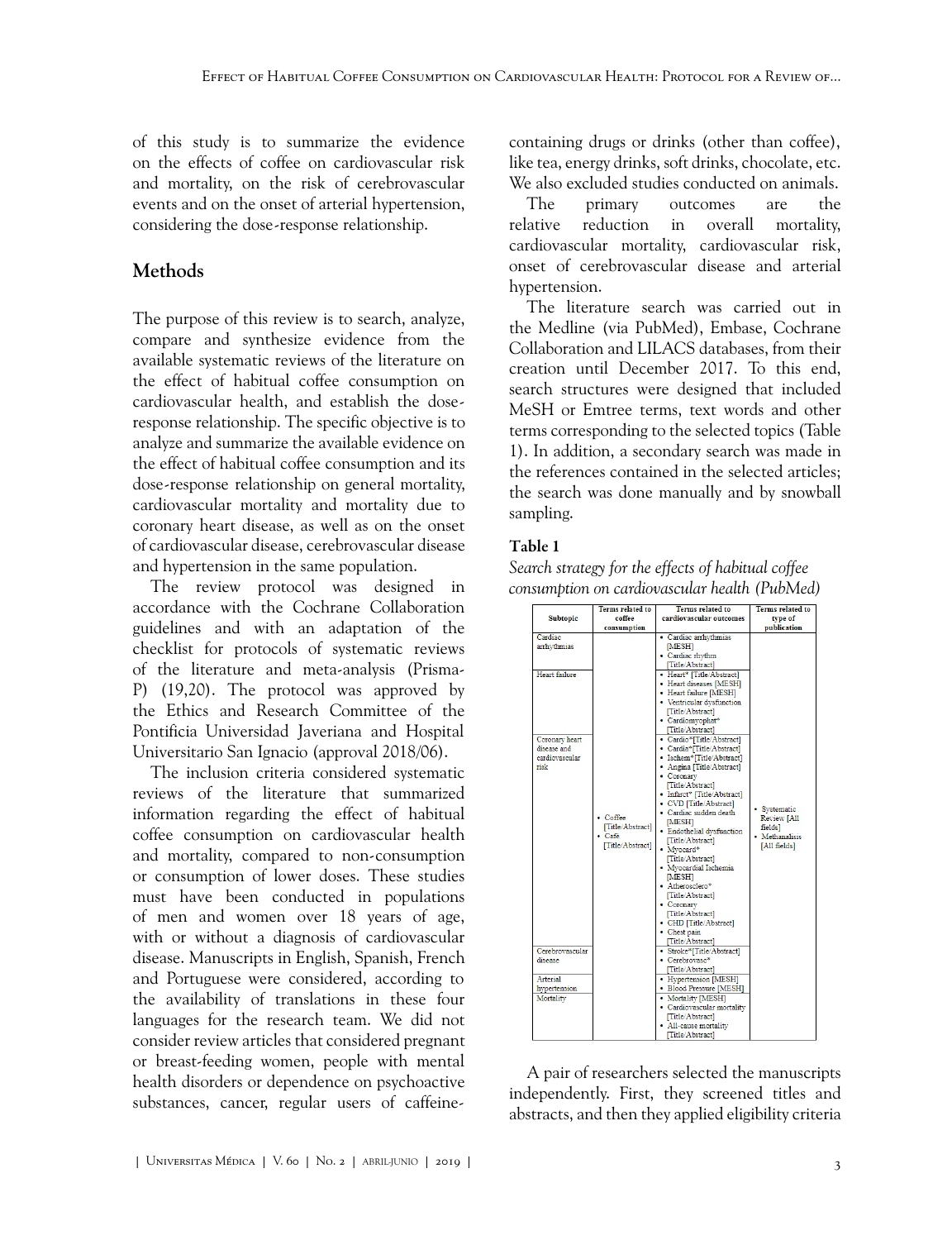to the full text of the article. The reviewers resolved the discrepancies by consensus.

Two other researchers extracted the data and classified it according to their outcome, and recorded the information in a standardized Excel file, version 2016. They also recorded general information on the title, author and year of publication, population, intervention, comparison group and outcome. They took into account the number and type of primary studies included, the search strategy used and its quality, results and potential biases [\(Table 2](#page-3-2)).

#### <span id="page-3-2"></span>Table 2

*Format to extract the information*

| <b>Short reference</b>           | Surname of the author and initials of his/her name.  |  |
|----------------------------------|------------------------------------------------------|--|
|                                  | Year of publication and magazine                     |  |
| PICO                             | Population, intervention, comparison and outcome     |  |
| <b>Searches</b>                  | Databases, date and number of references. Date of    |  |
|                                  | the last search                                      |  |
| <b>Gray literature</b>           | Sources of unpublished literature consulted          |  |
| <b>Quality of the review</b>     | Quality scale used and quality level reported        |  |
| Type and number of studies       | Primary studies of the review                        |  |
| included                         |                                                      |  |
|                                  | Outcomes of interest in risk estimators (OR, RR, HR) |  |
| <b>Results and heterogeneity</b> | and their confidence intervals. Heterogeneity        |  |
|                                  | estimator ( $I^2$ or heterogeneity p)                |  |
| <b>Potential biases</b>          | Publication, selection, participation bias, etc.     |  |
| <b>Conflicts of interest</b>     | Report of conflicts of interest and funding sources  |  |

The duplication of primary studies in the different systematic reviews was taken into account. Two researchers evaluated the quality of the selected systematic reviews and metaanalyzes with the *Assessing Methodological Quality for Systematic Reviews* (AMSTAR) tool ([21\)](#page-5-2). The information was extracted from systematic reviews and meta-analyzes that had obtained an AMSTAR score greater than 60% (greater than 7). Disagreements between the reviewers were resolved by consensus, and when no agreement was reached, a third evaluator was used.

To evaluate the degree of agreement among the reviewers, the kappa coefficient was used. The results of the systematic reviews were summarized in tabular form for each of the outcomes of interest. The quality of the secondary studies is also presented in tables, and the heterogeneity of the results reported by the  $I^2$  estimator was taken into account. A sensitivity analysis of the results was done by subgroups according to the quality of the studies included, and per dose of exposure to coffee consumption. Publication biases of the included secondary studies were evaluated. Figures were

designed to facilitate the understanding of the relevant results.

### **Discussion**

Coffee is a drink that is consumed all over the world. In Colombia it is consumed frequently, since it is a custom rooted in our culture. Furthermore, given that Colombia is a coffeeproducing country, knowledge about its effect on health could have consequences both for the health system and for the country's economy [\(5\)](#page-4-2).

Despite the considerable evidence on the subject, it is unclear the actual effect of habitual coffee consumption on cardiovascular health in the adult population and, therefore, there are large discrepancies in the recommendations given by professionals in the field of clinical care, which includes cardiovascular health care ([22](#page-5-3)[,23](#page-5-4)). This is why it is important to review systematic reviews on this topic, to summarize and critically analyze the evidence on the effect of habitual coffee consumption on cardiovascular health. The objective is to identify all the important reviews on the subject, analyze and summarize them, to provide a clearer information to health professionals.

## **Funding**

The resources to prepare this proposal were provided by the Pontificia Universidad Javeriana.

## **Conflicts of interest**

None of the authors declare conflicts of interest.

# <span id="page-3-0"></span>**References**

1. DeRupo J. Daily coffee consumption up sharply. New York: National Coffee Association; 2017.

<span id="page-3-1"></span>2. Ministry of Foreign Affairs. CBI trends: Coffee in Europe. Netherlands: CBI Market Intelligence; 2016.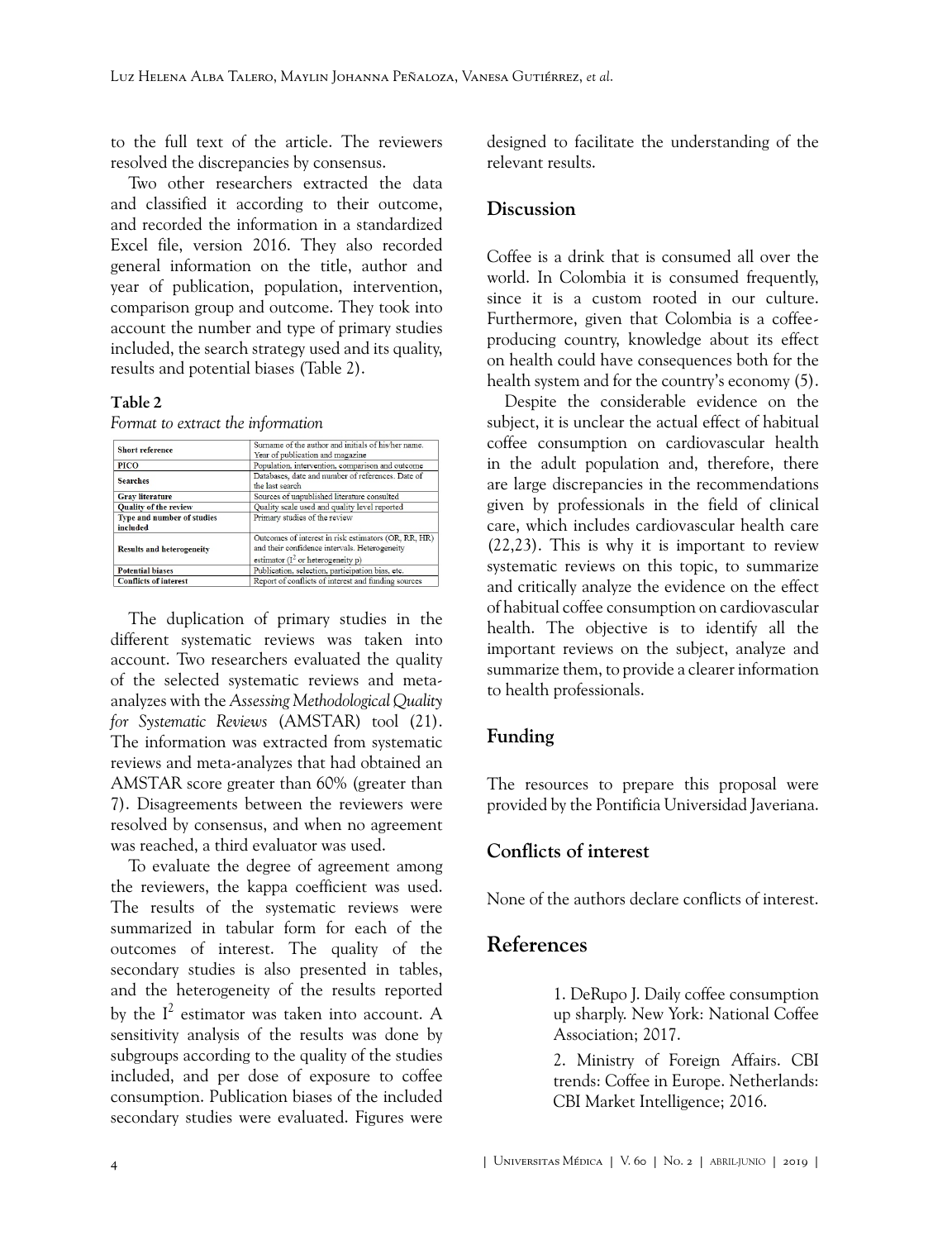<span id="page-4-0"></span>3. International Coffee Organization. World coffee consumption [Internet]. 2018. Disponible en: [https://www.ico.org/trade\\_statistics](https://www.ico.org/trade_statistics.asp?section=Statistics) [.asp?section=Statistics](https://www.ico.org/trade_statistics.asp?section=Statistics)

<span id="page-4-1"></span>4. United States Department of Agriculture and Foreign Agricultural Service. Coffee: World markets and trade [Internet]. 2018. Disponible en: [https://www.fas.usda.gov/data/coff](https://www.fas.usda.gov/data/coffee-world-markets-and-trade) [ee-world-markets-and-trade](https://www.fas.usda.gov/data/coffee-world-markets-and-trade)

<span id="page-4-2"></span>5. Ocampo OL, Álvarez LM. Tendencia de la producción y el consumo del café en Colombia. Cenes. 2017;36(64):139-65.

<span id="page-4-3"></span>6. Bizzo MLG, Farah A, Kemp JA, Scancetti LB. Highlights in the history of coffee science related to health. En: Preedy VR, editor. Coffee in health and disease prevention. London: Elsevier; 2015. p. 11-7. [https://dx.doi.org/10.101](https://dx.doi.org/10.1016/B978-0-12-409517-5.00002-4) [6/B978-0-12-409517-5.00002-4](https://dx.doi.org/10.1016/B978-0-12-409517-5.00002-4)

<span id="page-4-4"></span>7. González de Mejía E, Ramírez-Mares MV. Impact of caffeine and coffee in our health. Trends Endocrinol Metab.2014;25(10):489-92.

<span id="page-4-5"></span>8. Sudano I, Binggeli C, Spieker L, Lüscher TF, Ruschitzka F, Noll G, et al. Cardiovascular effects of coffee: is it a risk factor? Prog Cardiovasc Nurs [Internet]. 2005;20(2):65-9. Disponible en: [https://www.ncbi.nlm.n](https://www.ncbi.nlm.nih.gov/pubmed/15886549) [ih.gov/pubmed/15886549](https://www.ncbi.nlm.nih.gov/pubmed/15886549)

<span id="page-4-6"></span>9. Robertson D, Frolich JC, Keith Carr R, Throck Watson J, Hollifield JW, Shand DG, et al. Effects of caffeine on plasma renin activity, catecholamines and blood pressure. N Engl J Med. 1978;298(4):181-6.

<span id="page-4-7"></span>10. Echeverry D, Buitrago L, Montes F, Mejía I, González M. Café para cardiólogos. Rev Colomb Cardiol. 2005;11(8):357-65.

<span id="page-4-8"></span>11. Valenzuela A. El café y sus efectos en la salud cardiovascular

y salud materna. Rev Chil Nutr. 2010;37(4):514-23.

<span id="page-4-9"></span>12. Agudelo G, Duque M, Velásquez CM, Cardona OL, Posada M, Pineda V, et al. Efecto del consumo de diferentes dosis de café filtrado sobre los niveles plasmáticos de homocisteína y presión arterial en un grupo de voluntarios sanos. Rev Colomb Cardiol [internet]. 2008;15(2):65-74. Disponible en: [https](https://www.scielo.org.co/scielo.php?script=sci_arttext&pid=S0120-56332008000200004) [://www.scielo.org.co/scielo.php?script](https://www.scielo.org.co/scielo.php?script=sci_arttext&pid=S0120-56332008000200004) [=sci\\_arttext&pid=S0120-563320080](https://www.scielo.org.co/scielo.php?script=sci_arttext&pid=S0120-56332008000200004) [00200004](https://www.scielo.org.co/scielo.php?script=sci_arttext&pid=S0120-56332008000200004)

<span id="page-4-10"></span>13. Akash MS, Rehman K, Chen S. Effect of coffee on type 2 diabetes mellitus. Nutrition. 2014;30(7-8):755-63.

<span id="page-4-11"></span>14. Liu QP, Wu YF, Cheng HY, Xia T, Ding H, Wang H, Wang ZM, Xu Y. Habitual coffee consumption and risk of cognitive decline/dementia: A systematic review and meta-analysis of prospective cohort studies. Nutrition. 2016;32(6):628-36.

<span id="page-4-12"></span>15. Miranda AM, Steluti J, Fisberg RM, Marchioni DM. Association between coffee consumption and its polyphenols with cardiovascular risk factors: A population-based study. Nutrients. 2017 Mar 14;9(3). [https://d](https://doi.org/10.3390/nu9030276) [oi.org/10.3390/nu9030276](https://doi.org/10.3390/nu9030276)

<span id="page-4-13"></span>16. Chrysant SG. Coffee consumption and cardiovascular health. Am J Cardiol. 2015;116(5):818-2.

<span id="page-4-14"></span>17. Cano-Marquina A, Tarín JJ, Cano A. The impact of coffee on health. Maturitas. 2013;75(1):7-21. [https://dx.doi.org/10.](https://dx.doi.org/10.1016/j.maturitas.2013.02.002) [1016/j.maturitas.2013.02.002](https://dx.doi.org/10.1016/j.maturitas.2013.02.002)

<span id="page-4-15"></span>18. Ludwig IA, Clifford M, Lean M, Ashihara H, Crozier A. Coffee: biochemistry and potential impact on health. Food Funct. 2014;5(8):1695-717. [https://doi.org/10](https://doi.org/10.1039/c4fo00042k) [.1039/c4fo00042k](https://doi.org/10.1039/c4fo00042k)